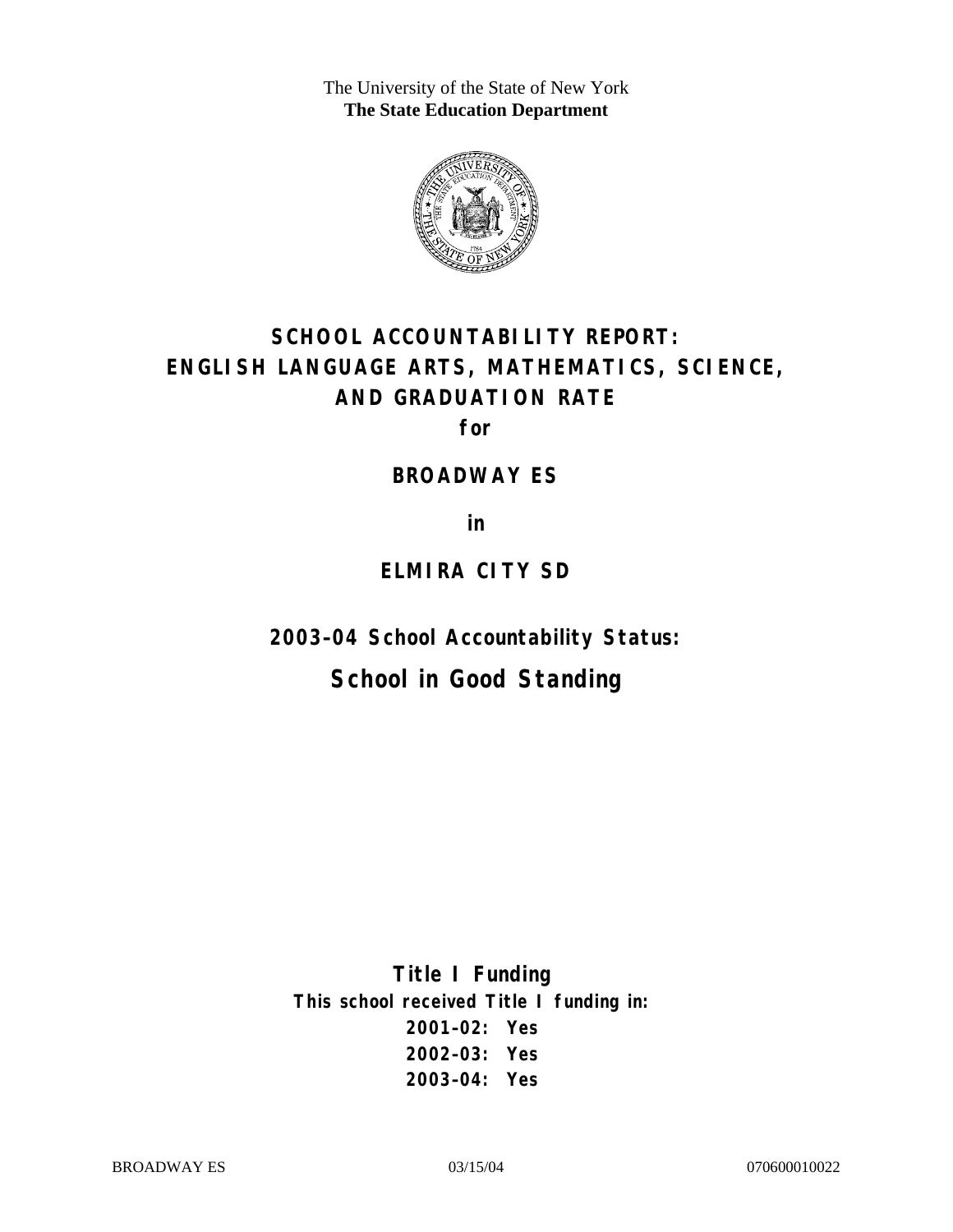#### **District/School Accountability Status Categories**

The list below defines the district or school status categories under New York State's district and school accountability system, which is divided into a Federal Title I component and a State component. A district or school that does not receive Title I funding in a school year does not have a federal status in that year. Schools receiving Title I funds that are not in good standing must provide school choice for their students; those in need of improvement year 2 and beyond must also provide Supplemental Education Services to eligible students. Other consequences for districts and schools not in good standing can be found at: www.emsc.nysed.gov/deputy/nclb/accountability/siinfo.htm. To be removed from any improvement status, a district or school must make Adequate Yearly Progress (AYP) for two consecutive years, or in the case of a School Under Registration Review, achieve the performance targets established for the school by the Commissioner.

**District/School in Good Standing:** A district or school is considered to be in good standing if it has not been identified as a District or School in Need of Improvement, Requiring Corrective Action, Planning for Restructuring, or Requiring Academic Progress, or as a School Under Registration Review.

**District/School Requiring Academic Progress:** Under the State component of New York's accountability system, a district or school that did not make AYP in the same grade and subject for two consecutive years is considered a School Requiring Academic Progress (Year 1) the following year. In each succeeding year that the school fails to make AYP, the year designation is incremented by one.

**District/School in Need of Improvement (Year 1):** A district or school that has not made AYP for two consecutive years in the same grade or subject while receiving Title I funds is considered a District/School in Need of Improvement (Year 1) the following year.

**District/School in Need of Improvement (Year 2):** A District or School in Need of Improvement (Year 1) that does not make AYP in the grade or subject for which it was identified while receiving Title I funds is considered a District or School in Need of Improvement (Year 2) the following year.

**District/School Requiring Corrective Action:** A District or School in Need of Improvement (Year 2) that does not make AYP in the grade or subject for which it was identified while receiving Title I funds is considered a District or School Requiring Corrective Action the following year.

**District/School Planning for Restructuring:** A District or School Requiring Corrective Action that does not make AYP in the grade or subject for which it was identified while receiving Title I funds is considered a District or School Planning for Restructuring the following year.

**School Under Registration Review (SURR):** Schools that are farthest from the State standard and have been determined by the Commissioner to be most in need of improvement are Schools Under Registration Review. These schools must achieve performance targets specified by the Commissioner of Education in their area(s) of identification within a prescribed timeframe or risk having their registration revoked by the Board of Regents.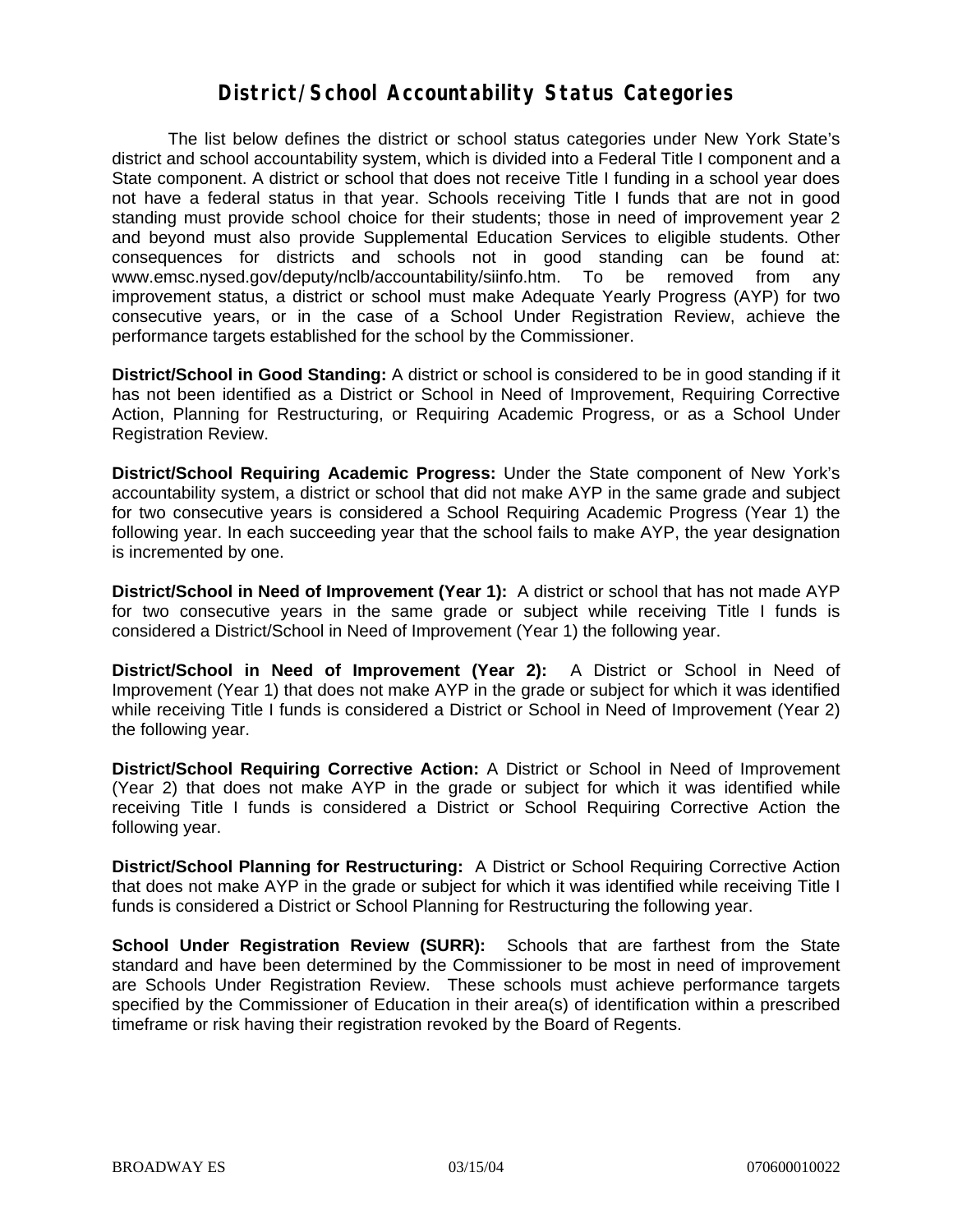## **Elementary-Level English Language Arts**

Definitions of terms, such as Performance Index and Effective Annual Measurable Objective (AMO), are in the glossary, which is the last page of this report.

**For a school to make Adequate Yearly Progress (AYP) in 2002–03, every accountability group must make AYP.** 

**For an accountability group to make AYP in 2002–03, it must** 

- 1. meet the 95 percent participation requirement (*2002–03 Participation*), *and*
- 2. *either* meet its Effective AMO *or* make safe harbor (*2002–03 Performance* and *Standards*).

To meet the participation requirement, 95 percent of the grade 4 enrollment in each accountability group with 40 or more students must

be tested. To meet the Effective AMO, the Performance Index for each group with 30 or more continuously enrolled students must equal or exceed the Effective AMO. To make safe harbor, the Performance Index of each of these groups must equal or exceed its ELA safe harbor target *and* the group must meet the elementary-level science qualification for safe harbor. (See the elementary-level science page of this report for further information on meeting the science qualification for safe harbor.)

*ELA Safe Harbor Targets:* The elementary-level 2002–03 ELA Safe Harbor Target is calculated by using the following equation: 2001–02 PI + (200 – the 2001–02 PI) <sup>×</sup> 0.10. The 2003–04 ELA Safe Harbor Target is calculated by using the following equation: 2002–03 PI + (200 – the 2002–03 PI)  $\times$  0.10. The 2003–04 target is provided for groups whose PI was below the Effective AMO in 2002–03.

| <b>Accountability Group</b>       | 2002-03 Participation |                                    | 2002-03 Performance*                                    |                      | 2002-03 Standards |                                     |                                                           |                                                              | $2003 - 04$                                       |
|-----------------------------------|-----------------------|------------------------------------|---------------------------------------------------------|----------------------|-------------------|-------------------------------------|-----------------------------------------------------------|--------------------------------------------------------------|---------------------------------------------------|
|                                   | Grade 4<br>Enrollment | Percent of<br>Enrollment<br>Tested | Count of<br>Continuously<br>Enrolled<br><b>Students</b> | Performance<br>Index | Effective<br>AMO  | <b>ELA Safe</b><br>Harbor<br>Target | Met the<br>Science<br>Qualification<br>for Safe<br>Harbor | <b>Made</b><br><b>AYP</b> in<br><b>ELA</b> in<br>$2002 - 03$ | <b>ELA Safe</b><br><b>Harbor</b><br><b>Target</b> |
| All Students                      | 93                    | 100%                               | 90                                                      | 151                  | 113               |                                     |                                                           | <b>Yes</b>                                                   |                                                   |
| <b>Students with Disabilities</b> | 16                    |                                    | 15                                                      |                      |                   |                                     |                                                           |                                                              |                                                   |
| American Indian/Alaskan Native    |                       |                                    |                                                         |                      |                   |                                     |                                                           |                                                              |                                                   |
| <b>Black</b>                      | 6                     |                                    | 6                                                       |                      |                   |                                     |                                                           |                                                              |                                                   |
| Hispanic                          |                       |                                    |                                                         |                      |                   |                                     |                                                           |                                                              |                                                   |
| Asian or Pacific Islander         |                       |                                    |                                                         |                      |                   |                                     |                                                           |                                                              |                                                   |
| White                             | 86                    | 100%                               | 83                                                      | 154                  | 112               |                                     |                                                           | <b>Yes</b>                                                   |                                                   |
| Limited English Proficient        |                       |                                    |                                                         |                      |                   |                                     |                                                           |                                                              |                                                   |
| Economically Disadvantaged        | 43                    | 100%                               | 41                                                      | 134                  | 108               |                                     |                                                           | <b>Yes</b>                                                   |                                                   |
| <b>Final AYP Determination</b>    |                       |                                    |                                                         |                      |                   |                                     |                                                           | <b>Yes</b>                                                   |                                                   |

\*For schools with fewer than 30 continuously enrolled tested students in 2002–03, data for 2001–02 and 2002–03 were combined to determine counts and PIs.

\*\*Groups with a "\*\*" are not required to meet the science qualification for safe harbor to make safe harbor in English and mathematics because fewer than 30 students in the group were administered the science test.

**State accountability status in elementary-level English language arts: School in Good Standing** 

Title I accountability status in elementary-level English language arts: School in Good Standing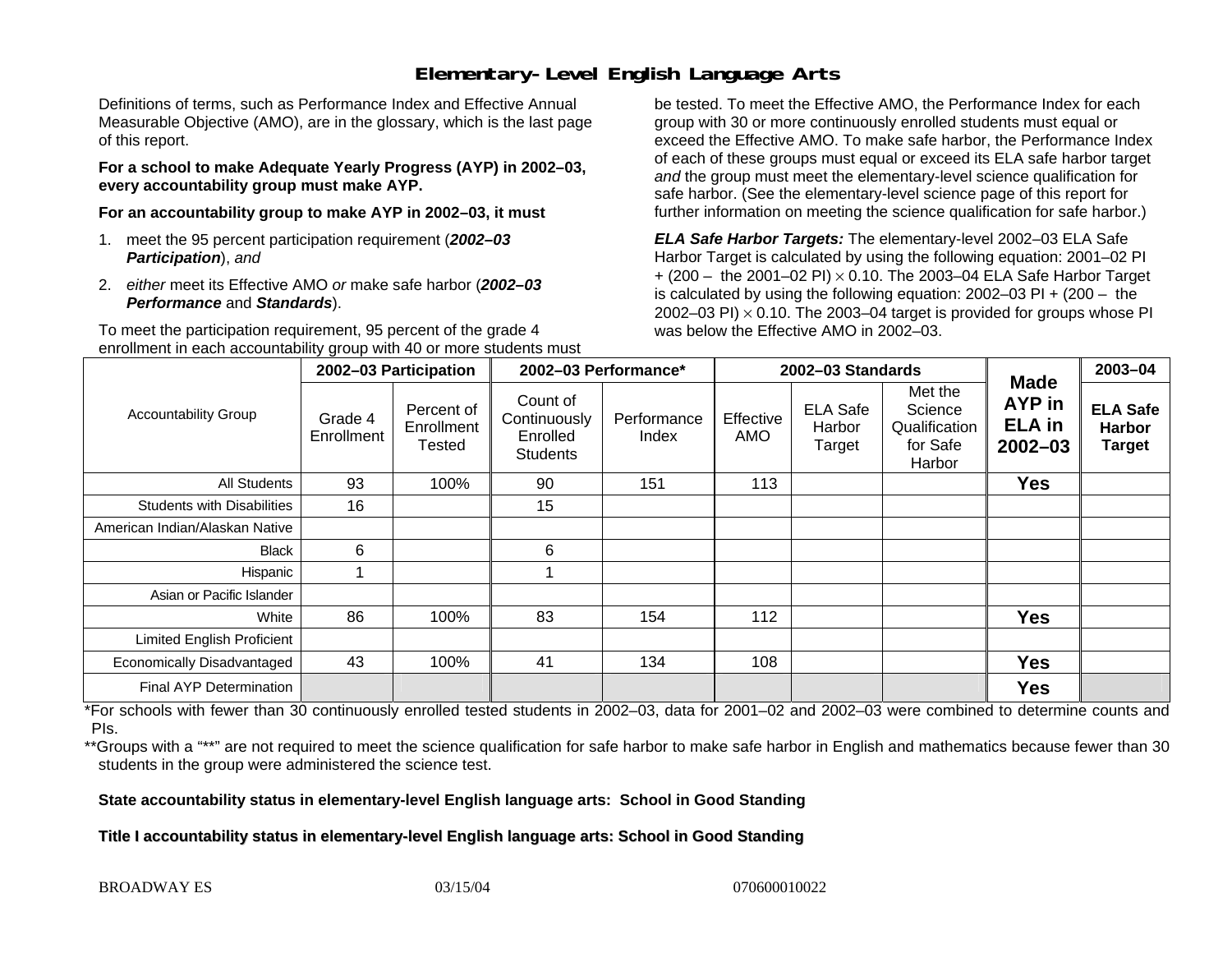## **Elementary-Level Mathematics**

Definitions of terms, such as Performance Index and Effective Annual Measurable Objective (AMO), are in the glossary, which is the last page of this report.

**For a school to make Adequate Yearly Progress (AYP) in 2002–03, every accountability group must make AYP.** 

**For an accountability group to make AYP in 2002–03, it must** 

- 1. meet the 95 percent participation requirement (*2002–03 Participation*), *and*
- 2. *either* meet its Effective AMO *or* make safe harbor (*2002–03 Performance* and *Standards*).

To meet the participation requirement, 95 percent of the grade 4 enrollment in each accountability group with 40 or more students must

be tested. To meet the Effective AMO, the Performance Index for each group with 30 or more continuously enrolled students must equal or exceed the Effective AMO. To make safe harbor, the Performance Index of each of these groups must equal or exceed its math safe harbor target *and* the group must meet the elementary-level science qualification for safe harbor. (See the elementary-level science page of this report for further information on meeting the science qualification for safe harbor.)

*Math Safe Harbor Targets:* The elementary-level 2002–03 Math Safe Harbor Target is calculated by using the following equation: 2001–02 PI + (200 – the 2001–02 PI) × 0.10. The 2003–04 Math Safe Harbor Target is calculated by using the following equation: 2002–03 PI + (200  $-$  the 2002–03 PI)  $\times$  0.10. The 2003–04 target is provided for groups whose PI was below the Effective AMO in 2002–03.

| <b>Accountability Group</b>       | 2002-03 Participation |                                    | 2002-03 Performance*                                    |                      | 2002-03 Standards |                               |                                                           |                                                        | 2003-04                                            |
|-----------------------------------|-----------------------|------------------------------------|---------------------------------------------------------|----------------------|-------------------|-------------------------------|-----------------------------------------------------------|--------------------------------------------------------|----------------------------------------------------|
|                                   | Grade 4<br>Enrollment | Percent of<br>Enrollment<br>Tested | Count of<br>Continuously<br>Enrolled<br><b>Students</b> | Performance<br>Index | Effective<br>AMO  | Math Safe<br>Harbor<br>Target | Met the<br>Science<br>Qualification<br>for Safe<br>Harbor | <b>Made</b><br>AYP in<br><b>Math in</b><br>$2002 - 03$ | <b>Math Safe</b><br><b>Harbor</b><br><b>Target</b> |
| All Students                      | 90                    | 100%                               | 87                                                      | 172                  | 125               |                               |                                                           | <b>Yes</b>                                             |                                                    |
| <b>Students with Disabilities</b> | 16                    |                                    | 15                                                      |                      |                   |                               |                                                           |                                                        |                                                    |
| American Indian/Alaskan Native    |                       |                                    |                                                         |                      |                   |                               |                                                           |                                                        |                                                    |
| <b>Black</b>                      | 6                     |                                    | 6                                                       |                      |                   |                               |                                                           |                                                        |                                                    |
| Hispanic                          |                       |                                    |                                                         |                      |                   |                               |                                                           |                                                        |                                                    |
| Asian or Pacific Islander         |                       |                                    |                                                         |                      |                   |                               |                                                           |                                                        |                                                    |
| White                             | 83                    | 100%                               | 80                                                      | 173                  | 126               |                               |                                                           | <b>Yes</b>                                             |                                                    |
| Limited English Proficient        |                       |                                    |                                                         |                      |                   |                               |                                                           |                                                        |                                                    |
| Economically Disadvantaged        | 41                    | 100%                               | 39                                                      | 164                  | 120               |                               |                                                           | <b>Yes</b>                                             |                                                    |
| <b>Final AYP Determination</b>    |                       |                                    |                                                         |                      |                   |                               |                                                           | <b>Yes</b>                                             |                                                    |

\*For schools with fewer than 30 continuously enrolled tested students in 2002–03, data for 2001–02 and 2002–03 were combined to determine counts and PIs. \*\*Groups with a "\*\*" are not required to meet the science qualification for safe harbor to make safe harbor in English and mathematics because fewer than 30 students in the group were administered the science test.

**State accountability status in elementary-level mathematics: School in Good Standing** 

Title I accountability status in elementary-level mathematics: School in Good Standing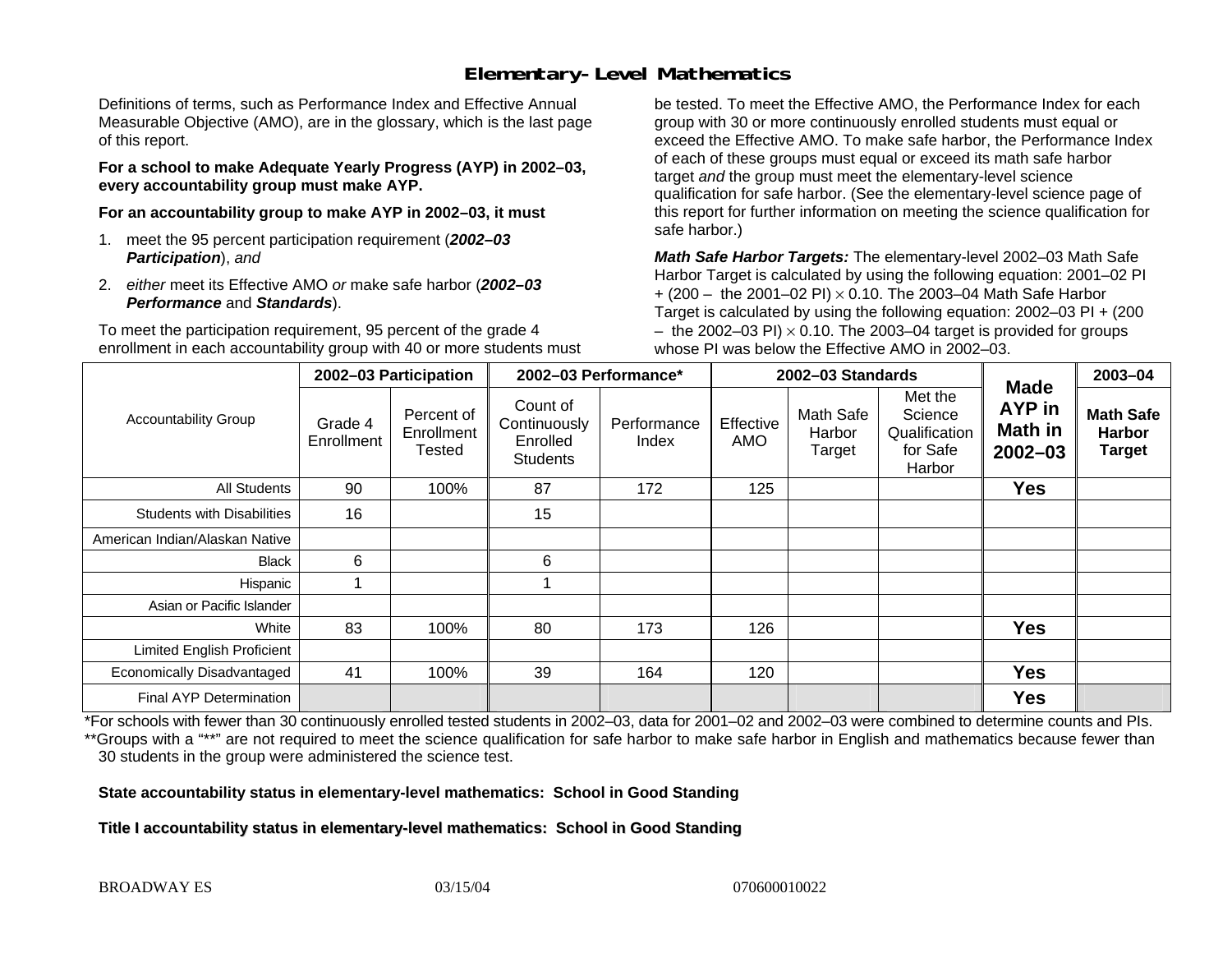### **Elementary-Level Science**

Definitions of terms, such as Progress Target and Adequate Yearly Progress (AYP), are in the glossary, which is the last page of this report.

*Made AYP in Science in 2002–03:* For a school to make AYP in science, the Percent At or Above SDL for the "All Students" group must equal or exceed the State Science Standard or the Science Progress Target.

**State Designated Level (SDL):** The score that students taking the elementary-level science test must equal or exceed on the written portion of the test to meet the State Science Standard.

*Qualification for Safe Harbor in Elementary-Level ELA and Math:* For an accountability group to be considered Qualified for Safe Harbor in Elementary-Level ELA and Math, the Percent At or Above SDL must equal or exceed the State Science Standard or the Science Progress Target in elementary-level science for that group. Groups with fewer than 30 students tested in elementary-level science are not subject to this qualification criterion.

*Science Progress Targets:* The elementary-level 2002–03 Science Progress Target is calculated by adding one point to the 2001–02 Percent At or Above SDL. The 2003–04 Science Progress Target is calculated by multiplying the 2002–03 Percent At or Above SDL by two and then adding one point. The 2003–04 target is provided for groups whose Percent At or Above SDL was below the State Science Standard in 2002–03.

|                                   |                                                         | 2002-03 Performance*       | 2002-03 Standards            |                               |                                             | $2002 - 03$                                                             | 2003-04                       |
|-----------------------------------|---------------------------------------------------------|----------------------------|------------------------------|-------------------------------|---------------------------------------------|-------------------------------------------------------------------------|-------------------------------|
| <b>Accountability Group</b>       | Count of<br>Continuously<br>Enrolled<br><b>Students</b> | Percent At or<br>Above SDL | State<br>Science<br>Standard | Science<br>Progress<br>Target | <b>Made AYP</b><br>in Science<br>in 2002-03 | Qualified for<br>Safe Harbor in<br>Elementary-<br>Level ELA and<br>Math | Science<br>Progress<br>Target |
| All Students                      | 85                                                      | 74                         | 40                           |                               | <b>Yes</b>                                  | Yes                                                                     |                               |
| <b>Students with Disabilities</b> | 14                                                      |                            |                              |                               |                                             |                                                                         |                               |
| American Indian/Alaskan Native    |                                                         |                            |                              |                               |                                             |                                                                         |                               |
| <b>Black</b>                      | 6                                                       |                            |                              |                               |                                             |                                                                         |                               |
| Hispanic                          |                                                         |                            |                              |                               |                                             |                                                                         |                               |
| Asian or Pacific Islander         |                                                         |                            |                              |                               |                                             |                                                                         |                               |
| White                             | 78                                                      | 76                         | 40                           |                               |                                             | Yes                                                                     |                               |
| Limited English Proficient        |                                                         |                            |                              |                               |                                             |                                                                         |                               |
| Economically Disadvantaged        | 39                                                      | 59                         | 40                           |                               |                                             | Yes                                                                     |                               |
| <b>Final AYP Determination</b>    |                                                         |                            |                              |                               | <b>Yes</b>                                  |                                                                         |                               |

\*For schools with fewer than 30 continuously enrolled students in 2002–03, data for 2001–02 and 2002–03 were combined to determine counts and percents at or above SDL.

#### **State accountability status in elementary-level science: School in Good Standing**

#### Title I accountability status in elementary-level science: School in Good Standing